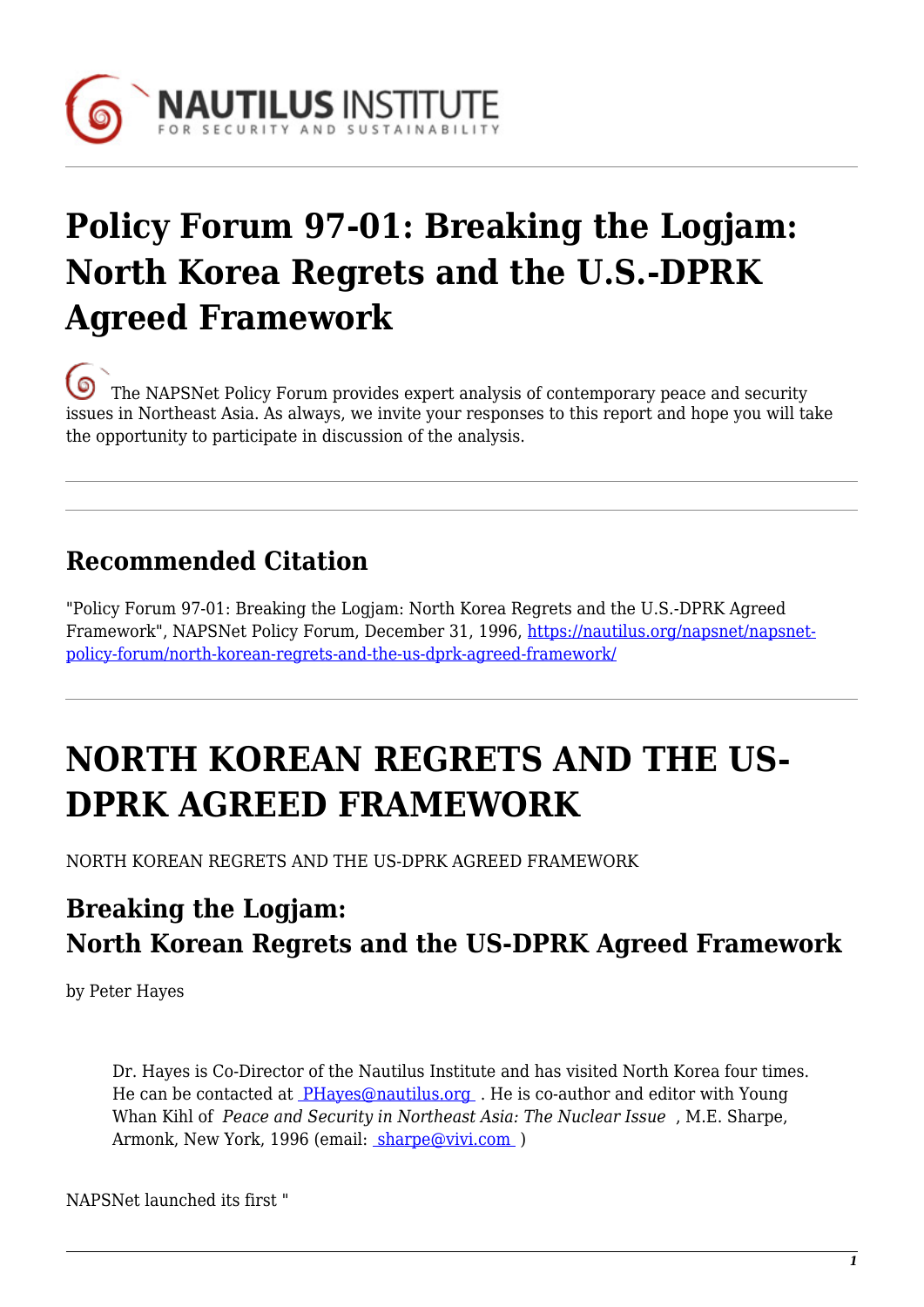### **[Virtual Forum](https://nautilus.org/publications/essays/napsnet/forum/policy-forum-archive/north-korean-regrets-and-the-us-dprk-agreed-framework-2/)**

" on December 31, 1996, inviting [readers' responses](https://nautilus.org/publications/essays/napsnet/forum/policy-forum-archive/north-korean-regrets-and-the-us-dprk-agreed-framework-2/) to the following Editorial Opinion essay. We look forward to your contribution. Contents:

- [Introduction](#page--1-0)
- [ROK Hard Line](#page-1-0)
- [Agreed Framework-Stabilizing Factor](#page-2-0)
- [North Korea's "Regret"](#page-2-1)
- [Food Aid](#page-2-2)
- [Will the ROK Lead?](#page-3-0)
- [The Four-Power Talks](#page-4-0)
- [The Big If -- South Korea](#page-4-1)
- [Please Let Us Know What You Think](#page-5-0)
- [Other Commentary of Interest](#page--1-0)

The "package" deal announced on December 30, 1996, whereby the DPRK apologized for its September 18/96 submarine incursion into ROK waters has been in the making for nearly two months. In that time, US officials have wrestled with both Koreas, but especially with the South Koreans. The outcome of this maneuvering was either an inevitable train-wreck in which the US-DPRK Agreed Framework would have been destroyed; or a breakthrough in which everyone agreed to get off the tracks and to concentrate on the big problems, not the small ones.

#### <span id="page-1-0"></span> **ROK Hard Line**

The ROK reacted strongly to the DPRK submarine incursion with an enormous manhunt and a hardline stance that almost destroyed the Agreed Framework struck in October 1994 between the United States and the DPRK. At the ROK's behest, the transfer of two light water reactors and heavy fuel oil were frozen, although the Korean Peninsula Energy Development Organization (or KEDO) avoided implementing the freeze in ways that would have made it irreversible -- a flexible stance understood well by Seoul even at the height of its anti-DPRK campaign and indicative that domestic politics was what drove South Korea's hardline.

The ROK also blocked various US proposals as to how the DPRK could transmit its apology, including a Beijing channel, a Panmunjon channel, and a UN channel, as well as any progress on US and DPRK exchanges of liaison offices as called for under the Agreed Framework.

For its part, the DPRK suspended the processing of its nuclear spent fuel at Yongbyon in a joint activity with a team of American specialists and threatened to pull out of the Agreed Framework. Throughout the extended crisis, small confidence building steps between the United States and the DPRK continued, including a quiet and unprecedented visit to the DPRK by a small team of US military personnel to commence joint MIA recovery operations. Direct Pentagon access to the DPRK has begun to shift at least elements of the US military to recognize that it is possible to negotiate with its archenemy as well as to contain it with military force, with a resulting tilt in the inter-agency debates over US policy toward a more realistic stance in dealings with the DPRK. The DPRK also let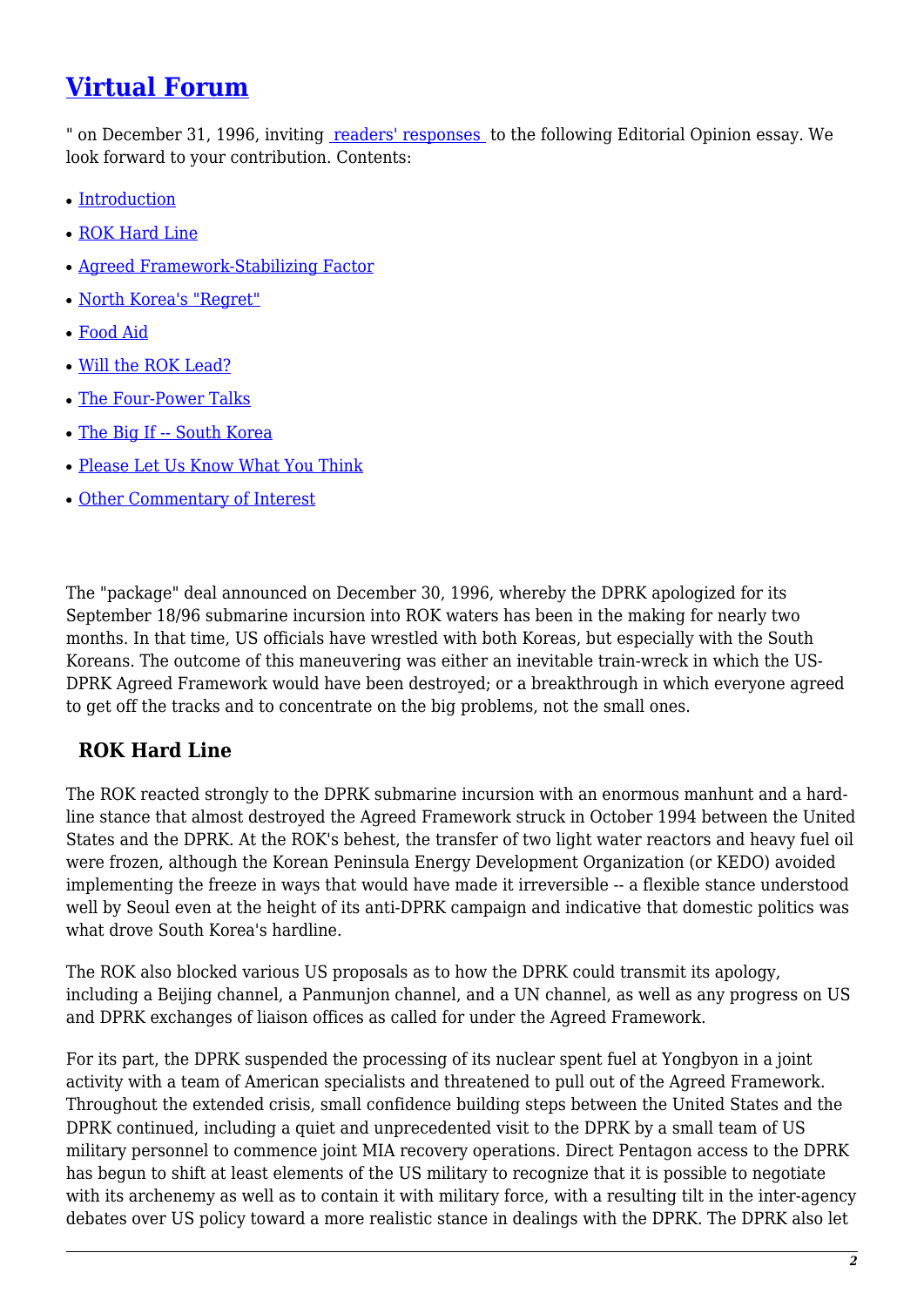the US side know that it understood its difficulties with the ROK, and did not escalate over specific issues where US policy was held hostage by the ROK such as at KEDO.

The ROK hard-line stance was a political posture driven by the public perception in Seoul that the ROK has been sidelined from the dealings with the DPRK rather than one necessitated by the submarine incident per se. Inevitably, this stance threatened the United States' vital interest in the region: stability. When it did, the United States began a private and sometimes public arm-twisting of its South Korean ally to allow the United States to fulfill its commitments under the Agreed Framework.

#### <span id="page-2-0"></span> **Agreed Framework-Stabilizing Factor**

The ballast on the keel in these turbulent waters was the Agreed Framework, without which the parties would have gone direct to battle stations as in past incidents involving military transgressions by DPRK forces of the Armistice. US strategy still could have fallen through any one of the numerous trapdoors in the floor over the past months. But this time, there was a stable foundation in the Agreed Framework which all parties had worked hard to build. In essence, the Agreed Framework reduces uncertainty about the likely behavior of each party to the Korean conflict. Thus, unlike the May-June 1994 period when Korea looked at war in the face and only President Carter was able to pull everyone back from the brink, US diplomats have been negotiating painstakingly with both Koreas over the past two months instead of rattling sabres and threatening sanctions.

Continued ROK refusal to accept the US formula for moving ahead would have led to outright confrontation, with all the attendant risks. ROK acceptance of the "package" allows the ROK to claim that its hard-line stance over the submarine has been vindicated, but also admits that the South Korean President Kim Young Sam has milked the issue for all its worth. To date, he can make no claim to progress on the emotionally loaded reunification issue. He has less than a year left before he leaves office to make his mark on history by moving the Peninsula toward North-South rapprochement.

#### <span id="page-2-1"></span> **North Korea's "Regret"**

As to the apology itself -- phrased carefully as a "regret" modeled on the 1976 "regret" issued by Kim Il Sung after the notorious poplar tree incident in which two Americans were killed at Panmunjon by North Korean guards -- it was issued finally over the KCNA and Radio Pyongyang in a radio broadcast aimed directly at the South (and not issued in the North), without regard for South Korean objections to the venue. This move presented the ROK with a fait accompli which it had no alternative but to accept.

Now that the logjam has broken, the question is whether the ROK will allow the water to flow. At minimum, we can expect the parties to fulfill their obligations under the Agreed Framework. The heavy fuel oil will start to move again, KEDO will negotiate the outstanding protocols and tackle the practical issues involved with breaking ground at Sinpo to construct light water reactors; and the spent fuel at Yongbyon will be canned again as called for in the North Korean nuclear freeze.

<span id="page-2-2"></span>The US-DPRK joint MIA recovery effort will be reactivated, although field work during the winter months will be constrained by cold and activity will be limited to archival research and construction sites. Doing all these things is simply treading water, however. In short, they are necessary but not sufficient conditions for making further significant headway.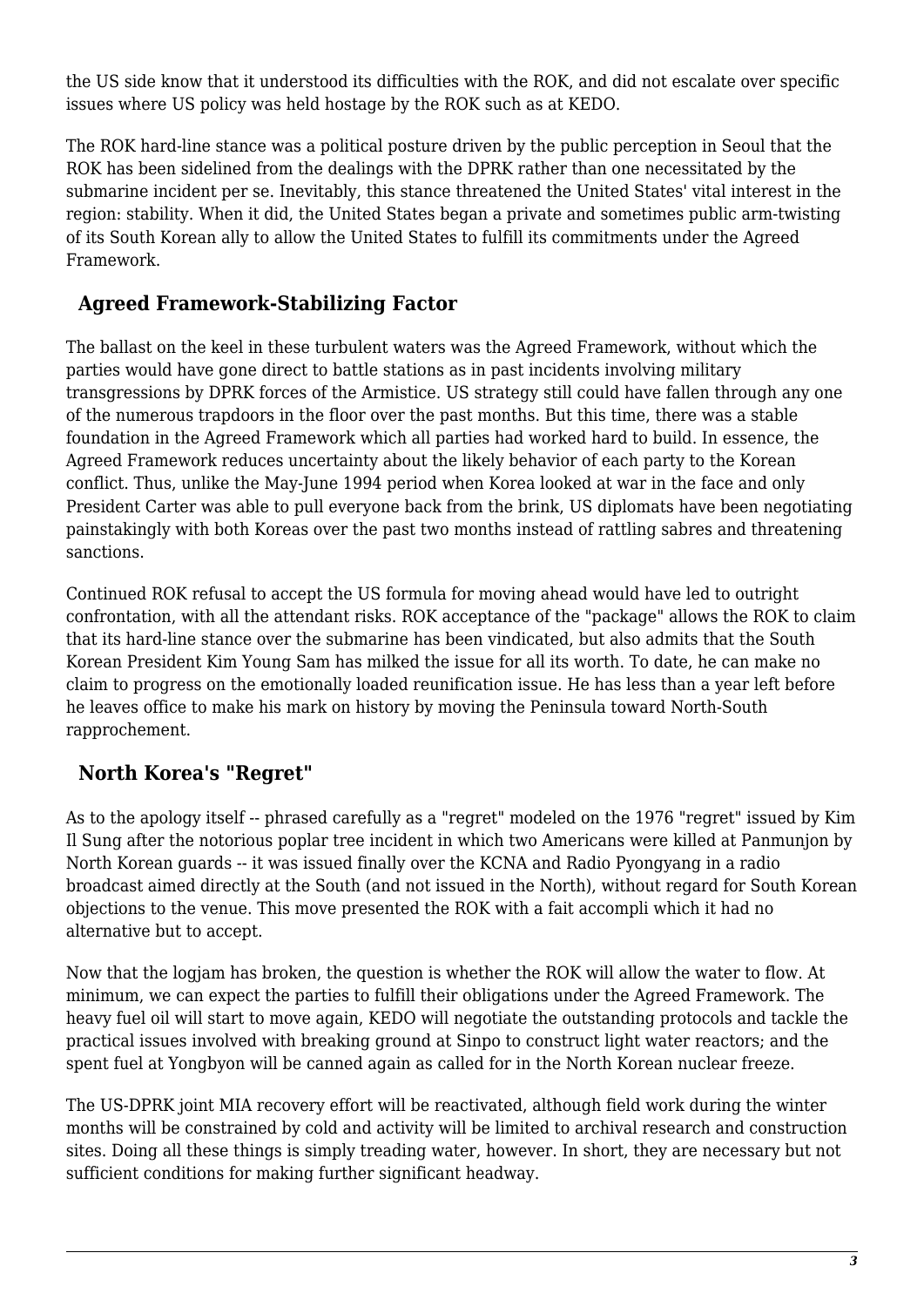#### **Food Aid**

The immediate issue on which further progress depends is food aid to the DPRK. By all accounts, the food situation in the DPRK during the next six months will be desperate. The DPRK is short by about two million tonnes of grain of what is needed to keep its population alive. Without immediate and rapid food aid, many tens -- possibly hundreds -- of thousands of North Korean families will starve.

Admittedly, those most afflicted will be the young, the old, the sick and those families living in the poorest and peripheral areas -- the mountains, non-rice growing areas, coastal and fishing communities. These are the areas to which the least politically reliable fractions of the DPRK population have been banished over the decades. These people are at the end of the food distribution pipelines and will be hardest to reach in aid programs. Few tears will be shed at their demise in Pyongyang.

Given the iron controls on movement in the DPRK, the starvation will be hidden largely out of sight, and will not result in surges of starving refugees. Nonetheless, the absolute severity of situation will affect all institutions, including the military, and cannot be denied when most people's stomachs are telling the truth.

The scale of the food deficit is such that no ordinary international aid program like that run by the World Food Programme can respond in time. The United States may loosen economic sanctions to make it feasible for US firms to export food to the DPRK, but the North lacks the foreign exchange to pay for large-scale food imports. It might barter a permitted export such as magnesite or payments from US civil aviation for overflight rights to pay for food from a US food firm such as Cargill. But the amounts involved still would be small. It remains illegal for PL480 surplus food to be delivered to Pyongyang, and the new US Congress will not lift this sanction -- at least not in time to affect the situation in North Korea.

Only China and the ROK might resolve the DPRK's food dilemma. China continues to sustain the DPRK with energy and other resources critical to the operation of its economy. But it will likely resist having to provide feed the DPRK as well when its own economy is so stretched.

That leaves the ROK as the only party able to head off this catastrophe. For Kim Young Sam, the choice is stark. Will he go down in history as the South Korean president who allowed thousands of North Koreans to starve to death to make a political point? Or will he make his name as the president who jump-started North-South rapprochement with a magnanimous policy built on humanitarian considerations aimed at benefiting the whole nation?

#### <span id="page-3-0"></span> **Will the ROK Lead?**

The policy issues are twofold for the ROK. First, will the ROK lead an international food aid consortia and underwrite financially at a level needed to buy grain quickly for the DPRK?

Second, will it try to use the DPRK's vulnerability to impose political conditions that the DPRK to start to address the structural conditions which underlie its food deficit? The argument for taking this stance is superficially attractive. Although natural floods have exacerbated the immediate food shortages, the DPRK agricultural sector suffers from deeper problems which are rooted in misallocation of resources, inappropriate institutional systems, lack of incentives and markets, scarcity of scientific, technical and resource inputs from the non-agricultural sectors, environmental degradation -- in short, from systemic causes that cannot be ameliorated by short-term food aid, however large.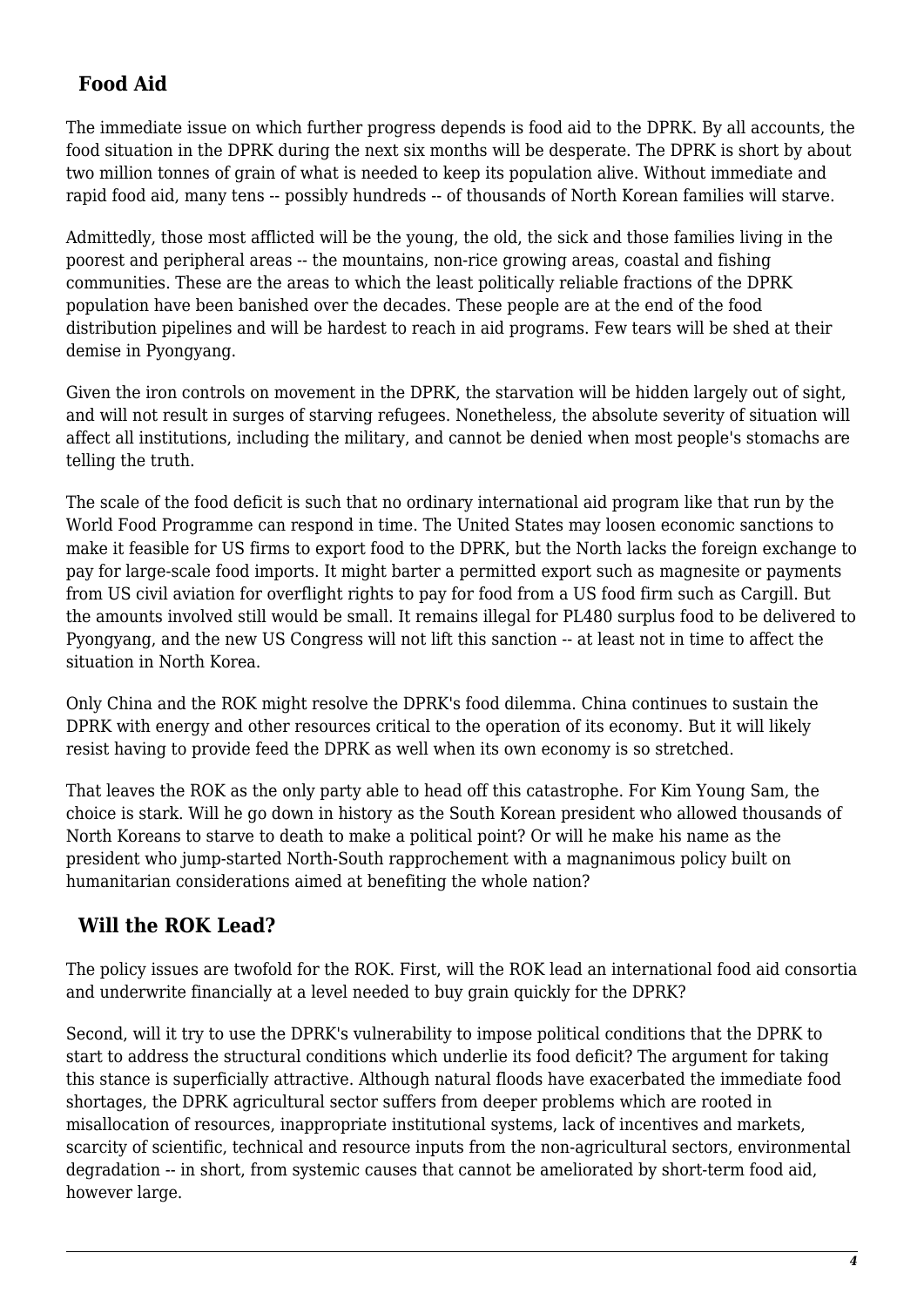The contrary argument is that to lay down political conditions that the DPRK commence an economic transition and structural adjustment without first achieving basic political understandings between the North and the South is bound to fail. Thus, the primary objective in the short run should be for the ROK to take the lead in delivering humanitarian food aid and to ensure that international agencies monitor the distribution of the food to the most endangered populations.

Assuming such prominent role -- and combined with an incremental shift by the United States to lift sanctions on US agricultural trade with the DPRK -- would put the ROK in a strong position to lead on a range of cooperative engagements that could be implemented under the Agreed Framework and would set the scene for four-power talks. Without a major food aid initiative from Seoul, it is difficult to conceive of the joint briefings concerning the four-power talks even convening, let alone making progress.

#### <span id="page-4-0"></span> **The Four-Power Talks**

The big breakthrough contained in the "package" was the DPRK's agreement to participate in "joint" briefings concerning the US-ROK joint proposal for four power talks to settle the Korean conflict. This proposal came as a rejoinder to the DPRK pullout from the Military Armistice Commission, a move designed to force the United States to respond to DPRK demands that the Armistice be replaced by some form of peace treaty consistent with the full implementation of the Agreed Framework. The most important aspect of the DPRK's agreement is that it accepts that the ROK will be at the table -- a de facto recognition of the legitimacy of the ROK as a party to the settlement of the Armistice. In effect, the DPRK is portending a reversal of its position that the ROK is not a party to the Armistice -- having opposed it in 1953 -- and therefore is not qualified to participate in the settlement of the Armistice.

Where and when the briefing will take place is the subject of intensive discussions in each capital city. Meanwhile, a precursor to an actual four-power meeting may be the implementation of the US-DPRK exchange of liaison offices in accord with the mutual commitment made under the Agreed Framework. The DPRK has stalled for nearly two years from implementing this plank of the Agreed Framework, largely it is thought because conservatives in the North Korean People's Army blocked a subsidiary aspect of the liaison exchange -- US diplomatic transit from Seoul to Pyongyang via Panmunjon. They did so because they object to the fast pace of US-DPRK diplomatic negotiations under the Agreed Framework.

Reportedly, the Panmunjon transit and other technical issues such as locations and rent have been resolved for some time and the United States has been ready to move ahead on this important component of the Agreed Framework. At times, the ROK had vetoed its implementation, leading some American officials to wonder privately whether US policy was determined in Seoul or Washington. Currently, the ball is the DPRK's court on the liaison offices.

With door ajar now, it may be possible now to walk through it and set up the diplomatic infrastructure needed for full implementation of the Agreed Framework. Certainly, having nearnormal diplomatic representation for the United States in Pyongyang would facilitate movement on the four-power talks, and would correct the current asymmetry whereby the DPRK enjoys easy access to Washington from its UN Mission in New York, but the United States does not have access to the powers-that-be in Pyongyang.

#### <span id="page-4-1"></span> **The Big If -- South Korea**

The obstacles to moving ahead remain manifold. The best that can be said is that the external framework for a soft landing in the DPRK has not collapsed. There are no signs of leadership yet